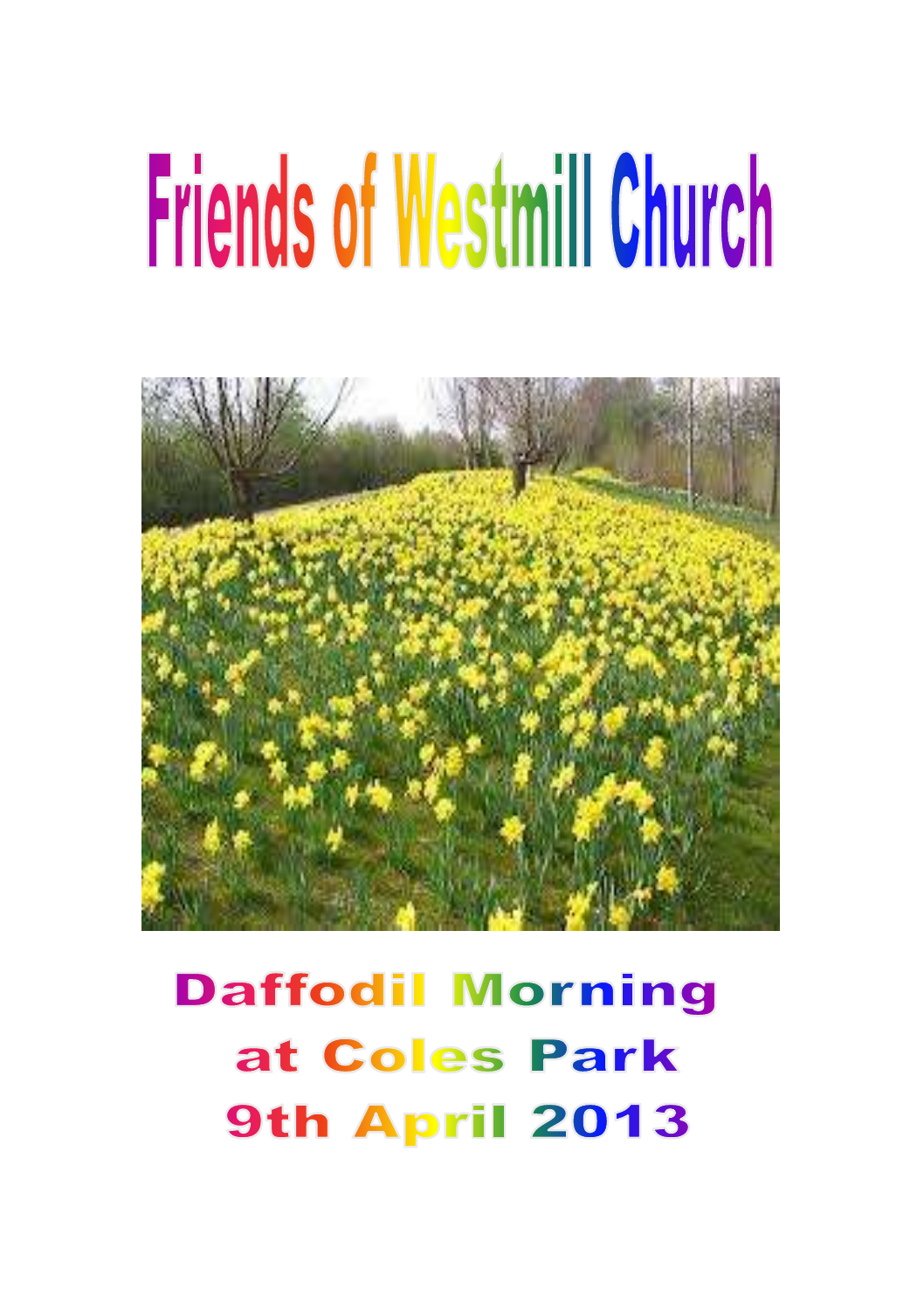Once again we are extremely grateful to Lord and Lady Carter who are kindly opening their gardens at Coles Park in support of FoWC.



Please come along between 10.00 a.m. and 12.00

noon on Tuesday 9th April and share a cup of tea or coffee and home-made cake with friends in this delightful setting.





There will be a book stall and raffle but the daffodils are the main attraction and you are invited to pick a bunch to take home with you.

Entry is £3.00 with all monies raised going to Friends of Westmill Church.

Our Village Lottery continues with draws taking place at the Sword Inn Hand on the first Tuesday of each month. If you would like to join please give either Liz (272181) or Jan (272217) a ring.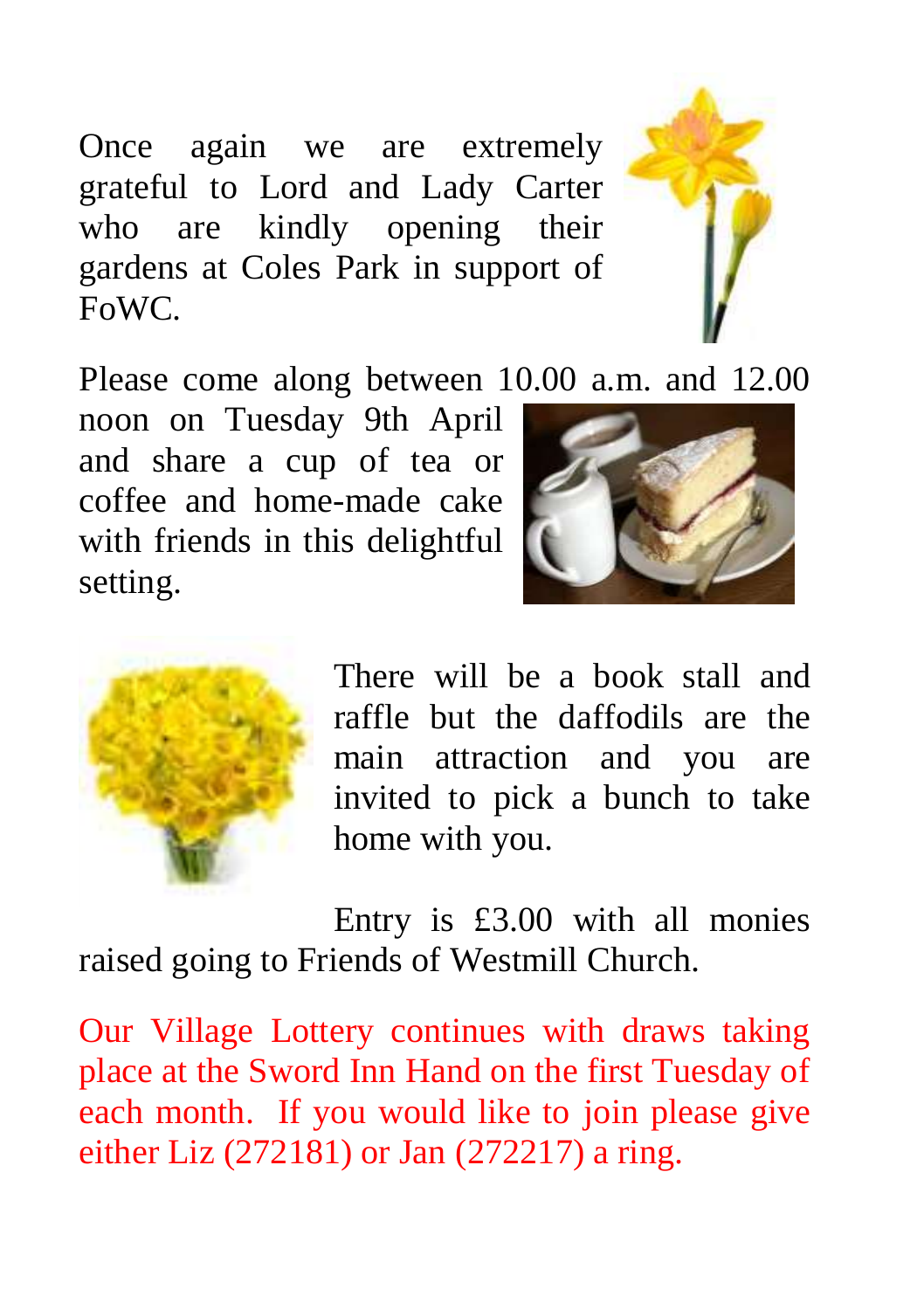

One might think St Mary the Virgin is looking rather less beautiful encased by all the scaffolding but it's a testament to you all for helping to raise the funds so that work

could begin.

# **LONDON MARATHON 2013**



On Sunday the 21st of April, somewhere in the thousands of fun runners, Jeremy Lee, Landlord of the Sword Inn Hand, is running on behalf of FoWC. Thank you

Jeremy for choosing us as your charity and from the comfort of our armchairs we'll be cheering you on! **PLEASE** sponsor him. Forms are available in the Sword or you can use MyDonate on the website:

**www.friendsofwestmillchurch.org.uk**